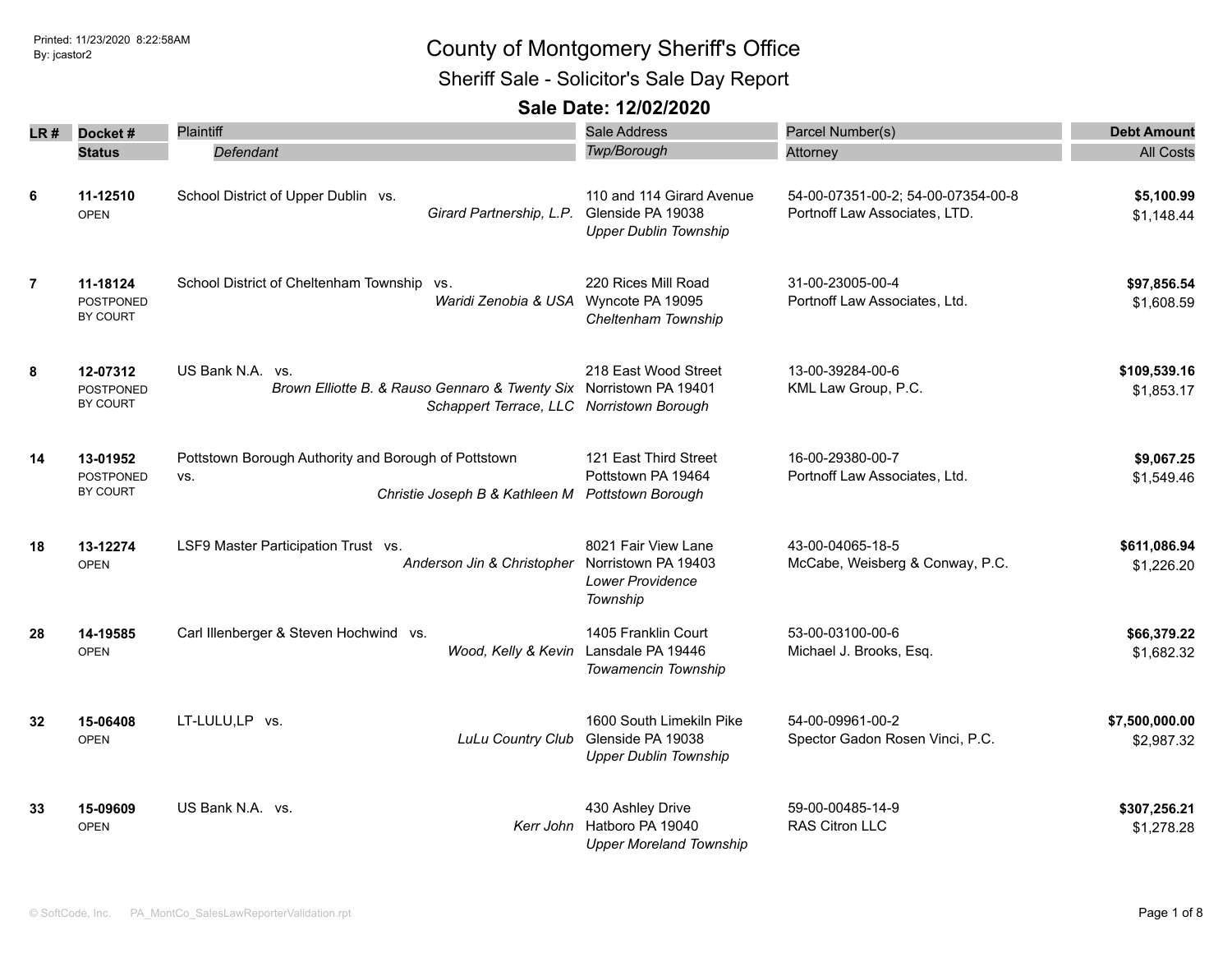Sheriff Sale - Solicitor's Sale Day Report

| LR # | Docket#                                         | <b>Plaintiff</b>                                                                                                          | Sale Address                                                          | Parcel Number(s)                                                         | <b>Debt Amount</b>         |
|------|-------------------------------------------------|---------------------------------------------------------------------------------------------------------------------------|-----------------------------------------------------------------------|--------------------------------------------------------------------------|----------------------------|
|      | <b>Status</b>                                   | Defendant                                                                                                                 | Twp/Borough                                                           | Attorney                                                                 | <b>All Costs</b>           |
| 38   | 15-22076<br><b>OPEN</b>                         | Wells Fargo Bank vs.<br>Pearl R. Harrison                                                                                 | 914 Arch Street<br>Norristown PA 19401<br>Norristown Borough          | 13-00-01684-00-4<br>Shapiro & DeNardo, LLC                               | \$154,336.43<br>\$1,089.64 |
| 44   | 16-00408<br><b>OPEN</b>                         | Christiana Trust, a division of Wilmington Savings Fund<br>Society vs.<br>Jackson Andrea aka Andrea A & David aka David B | 1544 Birchwood Avenue<br>Roslyn PA 19001<br>Abington Township         | 30-00-04376-00-4<br>RAS Citron Law Offices                               | \$212,687.43<br>\$1,144.12 |
| 46   | 16-01803<br><b>OPEN</b>                         | U.S. Bank National Association vs.<br>Taylor Barbara                                                                      | 429 Deaver Road<br>Wyncote PA 19095<br>Cheltenham Township            | 31-00-08137-00-4<br>Hladik Onorato & Federman, LLP                       | \$196,619.22<br>\$1,510.28 |
| 49   | 16-09921<br><b>POSTPONED</b><br><b>BY COURT</b> | Pottstown School District vs.<br>Ray Donna                                                                                | 412 Walnut Street<br>Pottstown PA 19464<br>Pottstown Borough          | 16-00-30028-00-7<br>Portnoff Law Associates LTD.                         | \$3,168.47<br>\$1,464.96   |
| 52   | 16-13608<br><b>POSTPONED</b><br>BY COURT        | U.S. Bank National Association vs.<br>Randel William H & Hell Linda M aka Showaker Linda                                  | 105 Gerstley Road<br>Hatboro PA 19040<br>M aka Linda Horsham Township | 36-00-04642-00-2<br>Romano Garubo & Argentieri<br>Counselors at Law, LLC | \$264,623.74<br>\$2,608.80 |
| 53   | 16-13818<br><b>POSTPONED</b><br>BY COURT        | Perkiomen Valley School District vs.<br>Cassari Jr. Jack R. & Leah                                                        | 4305 Gypsy Lane<br>Collegeville PA 19426<br>Skippack Township         | 51-00-01814-02-5<br>Portnoff Law Associates, Ltd.                        | \$15,136.56<br>\$2,456.23  |
| 57   | 16-20139<br><b>OPEN</b>                         | Wilmington Trust, National Association vs.<br>Rocco Dominic A & Helen J                                                   | 307 Southern Avenue<br>Ambler PA 19002<br>Ambler Borough              | 01-00-04570-00-1<br>Hill Wallack LLP                                     | \$203,855.23<br>\$1,291.24 |
| 58   | 16-20557<br><b>POSTPONED</b><br>BY COURT        | Upper Perkiomen School District vs.<br>Gravel Realty, L.P.                                                                | 53 Gravel Pike<br>Red Hill PA<br><b>Upper Hanover Township</b>        | 57-00-01498-00-2<br>Portnoff Law Associates, Ltd.                        | \$36,218.43<br>\$1,502.84  |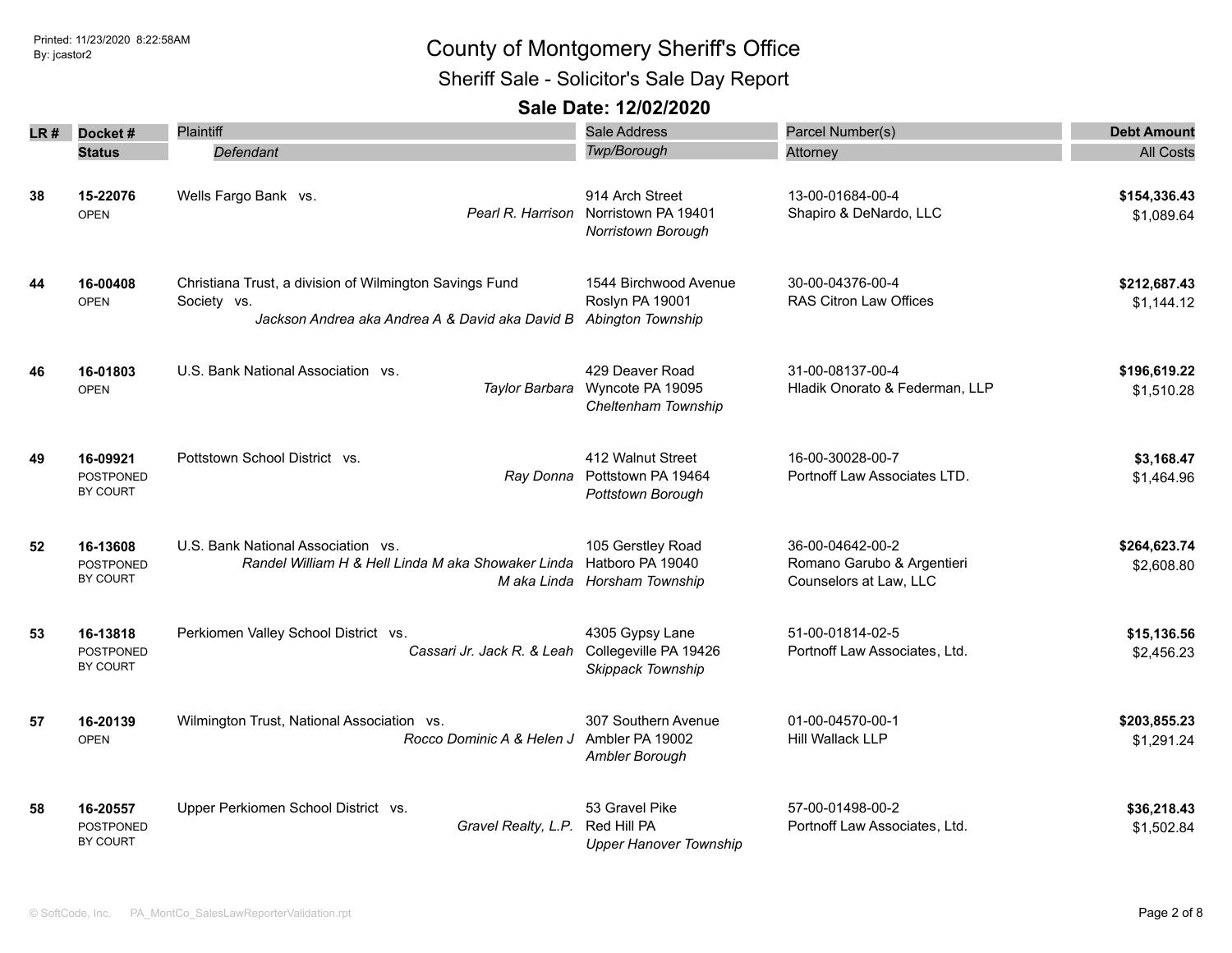Sheriff Sale - Solicitor's Sale Day Report

|    | LR# Docket#                              | Plaintiff                                                                                           | Sale Address                                                                              | Parcel Number(s)                                                                           | <b>Debt Amount</b>         |
|----|------------------------------------------|-----------------------------------------------------------------------------------------------------|-------------------------------------------------------------------------------------------|--------------------------------------------------------------------------------------------|----------------------------|
|    | <b>Status</b>                            | <b>Defendant</b>                                                                                    | Twp/Borough                                                                               | Attorney                                                                                   | <b>All Costs</b>           |
| 64 | 17-03636<br><b>OPEN</b>                  | LSCG FUND 3A, LLC vs.<br>Kaplan Barry & Wene Gloria (dec'd) & All Unknown<br><b>Surviving Heirs</b> | 205 Walnut Street<br>205 Second Street<br>Green Lane PA 18054<br>Green Lane Borough       | 07-00-00501-00-5; 07-00-00472-00-7<br>Benesch, Friedlander, Coplan & Aronoff<br><b>LLP</b> | \$250,968.74<br>\$1,603.24 |
| 66 | 17-07603<br><b>OPEN</b>                  | Univest Bank & Trust vs.<br><b>Global Property Development LLC</b>                                  | 368 North Lewis Road<br>Royersford PA 19468<br>Limerick Township                          | 37-00-01531-00-7<br>Klehr Harrison Harvey Branzburg, LLP                                   | \$341,467.11<br>\$1,282.68 |
| 70 | 17-15089<br><b>POSTPONED</b><br>BY COURT | School District of Cheltenham Township vs.<br>Jones Jazmin K.                                       | 1646 Hillcrest Road<br>Cheltenham PA 19012<br>Cheltenham Township                         | 31-00-14752-00-4<br>Portnoff Law Associates Ltd.                                           | \$9,764.48<br>\$2,779.55   |
| 78 | 17-19678<br><b>POSTPONED</b><br>BY COURT | School District of Cheltenham Township vs.<br>Sims Duane M Executor of the Estate of Armita B.      | 7715 Doe Lane<br>Cheltenham PA 19038<br>Sims Cheltenham Township                          | 31-00-08482-00-1<br>Portnoff Law Associates LTD.                                           | \$19,165.21<br>\$1,957.40  |
| 79 | 17-19902<br><b>OPEN</b>                  | Wilimgton Savings Fund Society, FSB, vs.<br>Richardson Anthony L & USA                              | 765 Limekiln Pike<br>Unit 19<br>Glenside PA 19038<br>Cheltenham Township                  | 31-00-01737-36-5<br>Stern & Eisenberg, P.C.                                                | \$108,754.39<br>\$1,172.84 |
| 88 | 17-26518<br><b>POSTPONED</b><br>BY COURT | Upper Perkiomen School District vs.<br>Gravel Realty, L.P.                                          | 57 Gravel Pike<br>Red Hill aka Upper<br>Hanover PA 18076<br><b>Upper Hanover Township</b> | 57-00-01496-00-4<br>Portnoff Law Associates, Ltd.                                          | \$8,541.50<br>\$1,541.60   |
| 90 | 17-28277<br><b>OPEN</b>                  | Wilmington Savings Fund Society vs.<br>Mulhern Thomas F. & Sandra L.                                | 202 East Moyer Road<br>Pottstown PA 19464<br><b>Upper Pottsgrove Township</b>             | 60-00-02224-00-2<br>Stern & Eisenberg, P.C.                                                | \$141,470.04<br>\$1,200.00 |
| 96 | 18-00829<br><b>POSTPONED</b><br>BY COURT | Municipality of Norristown vs.<br>Cianciulli & Sons Investments, L.L.C.                             | 1014 Stanbridge Street<br>Norristown PA 19401<br>Norristown Borough                       | 13-00-34996-00-1<br>Portnoff Law Associates Ltd.                                           | \$1,368.18<br>\$1,645.88   |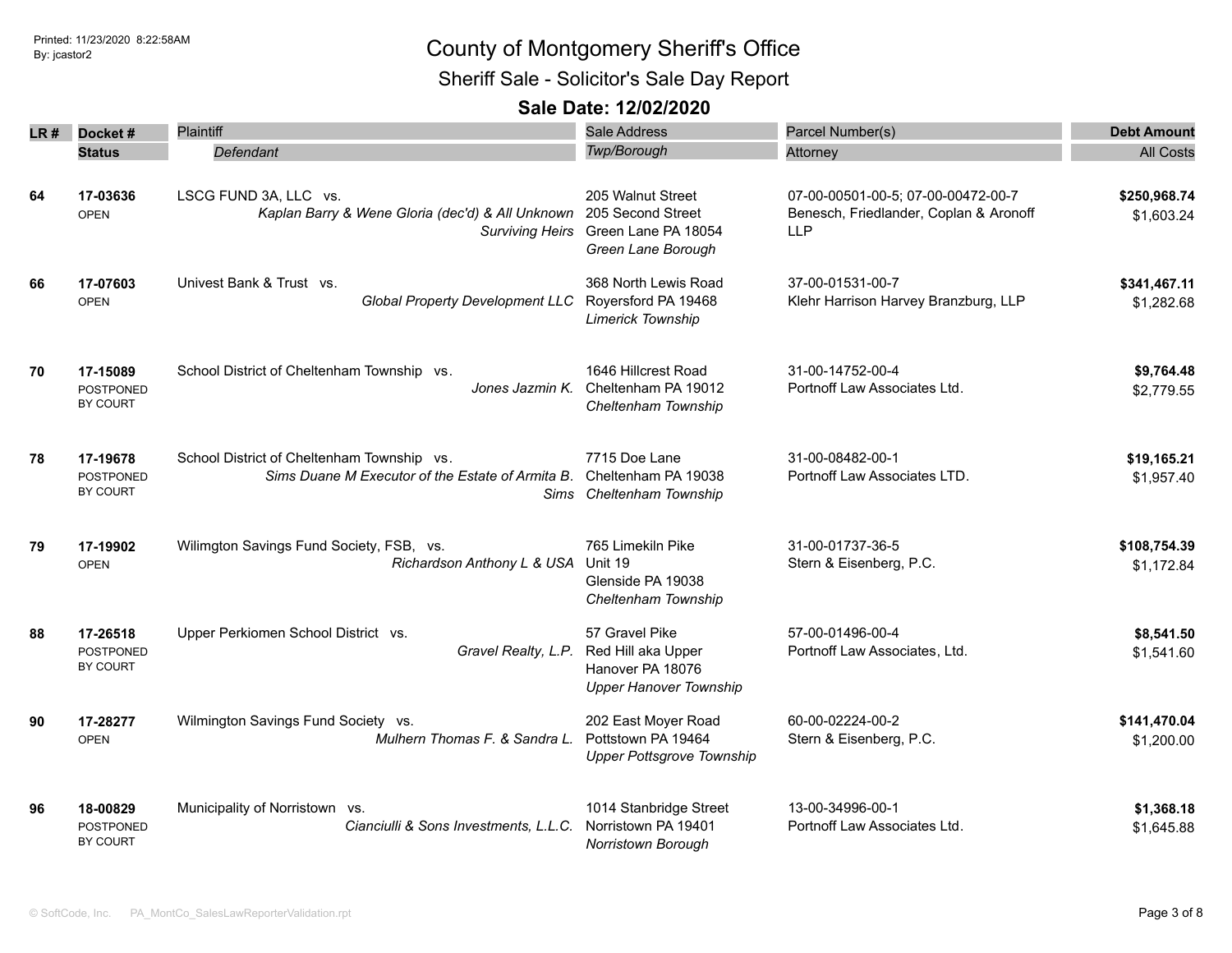Sheriff Sale - Solicitor's Sale Day Report

| LR # | Docket#                                  | Plaintiff                                                                                                                                       | Sale Address                                                                          | Parcel Number(s)                                   | <b>Debt Amount</b>         |
|------|------------------------------------------|-------------------------------------------------------------------------------------------------------------------------------------------------|---------------------------------------------------------------------------------------|----------------------------------------------------|----------------------------|
|      | <b>Status</b>                            | Defendant                                                                                                                                       | <b>Twp/Borough</b>                                                                    | Attorney                                           | <b>All Costs</b>           |
| 103  | 18-03243<br><b>POSTPONED</b><br>BY COURT | Sovereign Bank vs.<br>Breidenbach Scott F, Executor & Weber Richard L<br>(dec'd)                                                                | 631 East High Street<br>Pottstown PA 19464<br>Pottstown Borough                       | 16-00-15068-00-9<br>Hourigan, Kluger & Quinn, P.C. | \$156,469.18<br>\$1,615.23 |
| 108  | 18-07119<br><b>POSTPONED</b><br>BY COURT | Citadel Federal Credit Union vs.<br>Thompson Melody C.                                                                                          | 650 Fawn Circle<br>King of Prussia PA 19406<br><b>Upper Merion Township</b>           | 58-00-06780-61-4<br>Fox Rothschild, LLP            | \$189,716.34<br>\$1,834.68 |
| 121  | 18-14442<br><b>POSTPONED</b><br>BY COURT | Pottstown School District vs.<br>Clifford Gary P.                                                                                               | 560 Walnut Street<br>Pottstown PA 19464<br>Pottstown Borough                          | 16-00-30208-00-7<br>Portnoff Law Associates Ltd.   | \$3,424.31<br>\$1,541.30   |
| 124  | 18-18118<br><b>OPEN</b>                  | Pentex Holdings, LLC vs.<br>Eckert, Edward G. & Shana M.                                                                                        | 1821 Fleming Avenue<br>Willow Grove PA 19090<br>Abington Township                     | 30-00-21768-00-9<br>Hladik Onorato & Federman, LLP | \$291,112.50<br>\$1.195.84 |
| 126  | 18-19090<br><b>OPEN</b>                  | Lakeview Loan Servicing, LLC vs.<br>Mann Matthew S & Laverty Melissa A                                                                          | 404 Franklin Court<br>Collegeville PA 19426<br>Trappe Borough                         | 23-00-00425-39-8<br>RAS Citron LLC                 | \$244,626.03<br>\$1,132.88 |
| 131  | 18-23551<br><b>POSTPONED</b><br>BY COURT | Lower Moreland Township School District vs.<br>Keyser Hill Anne C., formerly Anne C. Keyser,<br>Trustee under Trust Agreement dated May 8, 1991 | 1647 Republic Road<br>Huntingdon Valley PA<br><b>Lower Moreland Township</b>          | 41-00-07928-02-3<br>Portnoff Law Associates, Ltd.  | \$16,666.68<br>\$1,809.56  |
| 133  | 18-23930<br><b>OPEN</b>                  | U.S. Bank Trust National Association vs.<br>Grau Thomas R & Tamara D                                                                            | 1 Princeton Road<br><b>Plymouth Meeting PA</b><br>19462<br><b>Plymouth Township</b>   | 49-00-09547-00-7<br>Manley Deas Kochalski, LLC     | \$332,278.61<br>\$1,220.44 |
| 134  | 18-24546<br>POSTPONED<br><b>BY COURT</b> | Hatboro Federal Savings vs.<br>Diehl, Karl C. & Amanda                                                                                          | 1523 Fort Washington<br>Avenue<br>Maple Glen PA 19002<br><b>Upper Dublin Township</b> | 54-00-06667-00-2<br>Timoney Knox, LLP              | \$398,658.23<br>\$1,825.91 |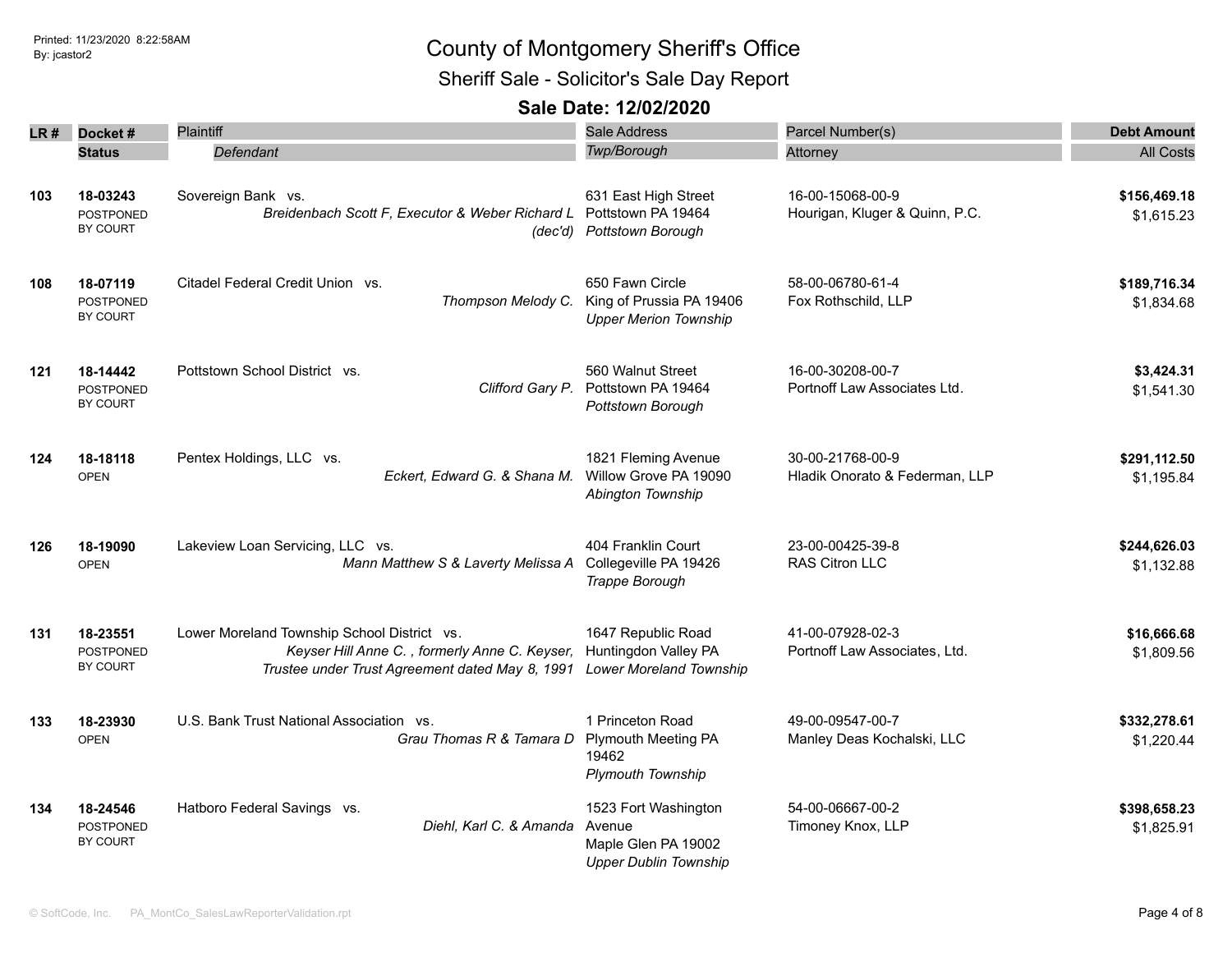Sheriff Sale - Solicitor's Sale Day Report

| LR # | Docket#<br><b>Status</b>                 | <b>Plaintiff</b><br>Defendant                                                   |               | Sale Address<br>Twp/Borough                                                      | Parcel Number(s)<br>Attorney                                                | <b>Debt Amount</b><br><b>All Costs</b> |
|------|------------------------------------------|---------------------------------------------------------------------------------|---------------|----------------------------------------------------------------------------------|-----------------------------------------------------------------------------|----------------------------------------|
| 143  | 18-29087<br><b>POSTPONED</b><br>BY COURT | Nationstar Mortgage LLC vs.<br>Campbell Michelle L.                             |               | 203 East Race Street<br>Pottstown PA 19464<br>West Pottsgrove Township           | 64-00-04042-00-7<br>McCabe Weisberg & Conway, P.C.                          | \$97,496.06<br>\$1,678.14              |
| 154  | 19-03297<br><b>POSTPONED</b><br>BY COURT | LSF9 Master Participation Trust vs.                                             | Miller Yvonne | 302 Lorimer Drive<br>Wyncote PA 19095<br>Cheltenham Township                     | 31-00-18010-00-4<br>Law Offices of Weltman, Weinberg &<br>Reis Co., LPA     | \$218,497.51<br>\$2,198.64             |
| 158  | 19-04720<br>POSTPONED<br>BY COURT        | Wilmington Trust National Association vs.<br>Philmont Avenue Lower Moreland, LP |               | 2381 Philmont Avenue<br>Huntingdon Valley PA<br>19006<br>Lower Moreland Township | 41-00-06952-00-9<br>Ballard Spahr, LLP                                      | \$7,045,245.79<br>\$3,184.34           |
| 163  | 19-05614<br><b>OPEN</b>                  | Firstrust Bank vs.<br>Rosen Craig B, Deborah M. & USA Narberth PA 19072         |               | 1420 Centennial Road<br><b>Lower Merion Township</b>                             | 40-00-55449-05-9<br>Weber Gallagher Simpson Stapleton<br>Fires & Newby, LLP | \$92,278.51<br>\$1,315.72              |
| 166  | 19-06082<br><b>OPEN</b>                  | PHH Mortgage Corporation vs.<br>Goldberg Sarah V. aka Gramigna Sarah Virginia   |               | 145 Sunrise Drive<br>Pottstown PA 19464<br>Pottstown Borough                     | 16-00-28636-74-2<br>Stern & Eisenberg PC                                    | \$97,248.88<br>\$1,200.08              |
| 170  | 19-07997<br><b>OPEN</b>                  | Interstate Intrinsic Value Fund A, LLC vs.<br>Kinonen Paula J.                  |               | 1644 Salford Street<br>Harleysville PA 19438<br><b>Upper Salford Township</b>    | 62-00-00787-00-6<br>Stern & Eisenberg PC                                    | \$100,647.97<br>\$1,291.40             |
| 186  | 19-18181<br><b>OPEN</b>                  | 1900 Capital Trust II vs.<br>Mason Pamela A & Hyacinth Lansdale PA 19446        |               | 231 Bellows Way<br>Montgomery Township                                           | 46-00-00057-28-4<br>Hill Wallack LLP                                        | \$357,051.78<br>\$1,434.04             |
| 194  | 19-18828<br><b>OPEN</b>                  | Wilmington Savings Fund Society vs.<br>Wagner Ann E. & Jerry H. Jr.             |               | 122 Culpepper Drive<br>Unit L 16D<br>Penllyn PA 19422<br>Lower Gwynedd Township  | 39-00-00728-34-9<br>Richard M. Squire & Associates, LLC                     | \$175,188.38<br>\$1,389.76             |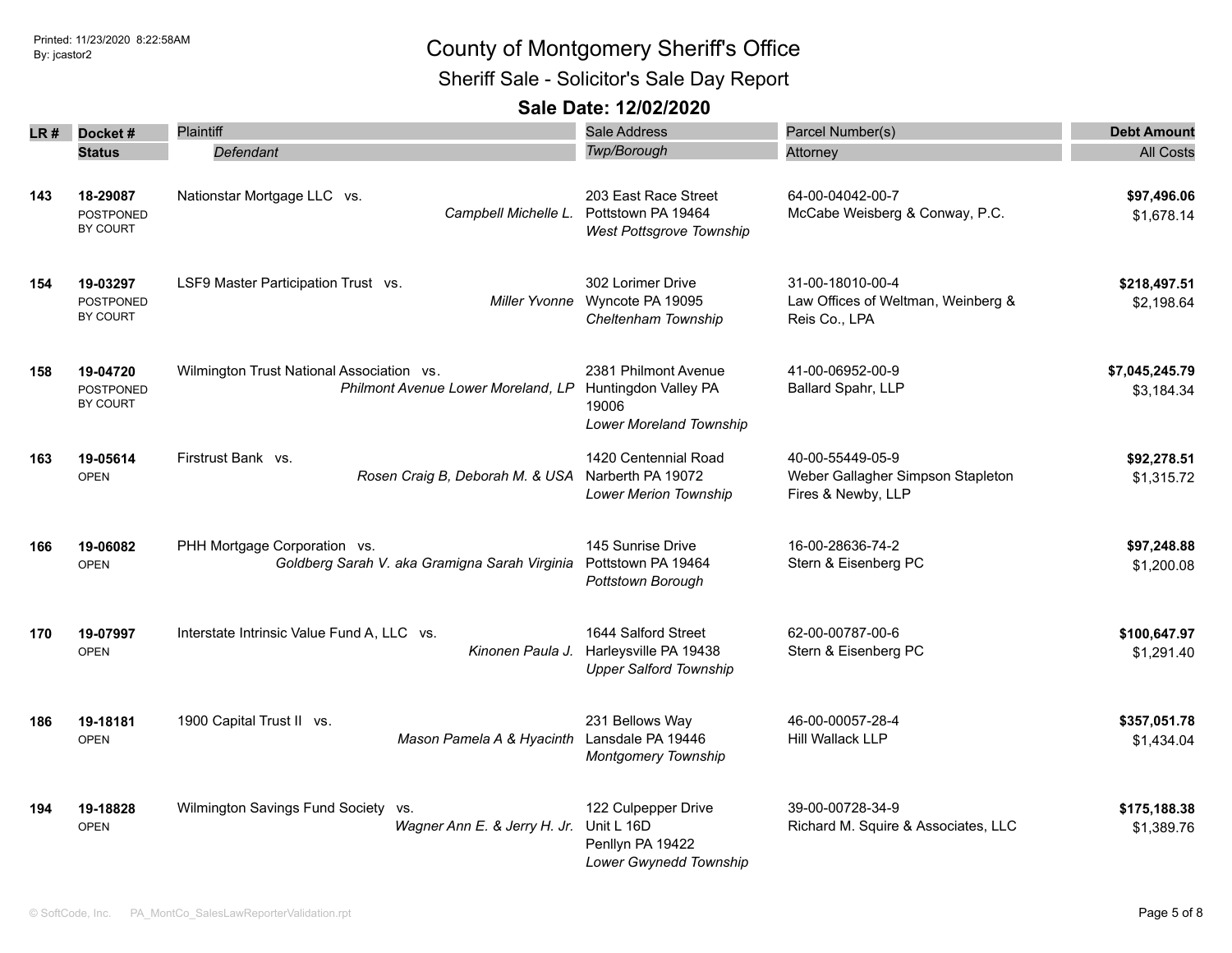Sheriff Sale - Solicitor's Sale Day Report

| LR# | Docket#                                  | <b>Plaintiff</b>                                                                                           | <b>Sale Address</b>                                                               | Parcel Number(s)                                                         | <b>Debt Amount</b>         |
|-----|------------------------------------------|------------------------------------------------------------------------------------------------------------|-----------------------------------------------------------------------------------|--------------------------------------------------------------------------|----------------------------|
|     | <b>Status</b>                            | Defendant                                                                                                  | Twp/Borough                                                                       | Attorney                                                                 | <b>All Costs</b>           |
| 202 | 19-20748<br><b>OPEN</b>                  | Wilmington Savings Fund Society, FSB vs.<br>Oscar G. Armas Luy as Admin to the Estate of Lansdale PA 19038 | 510 Poplar Court<br>Wimayra Luy Towamencin Township                               | 53-00-06870-09-7<br>Hill Wallack LLP                                     | \$177,310.67<br>\$1,298.44 |
| 203 | 19-20780<br><b>POSTPONED</b><br>BY COURT | US Bank National Association etc vs.<br>Rankin Maria                                                       | 1 Unity Way<br>Phoenixville PA 19460<br><b>Upper Providence</b><br>Township       | 61-00-00723-00-1<br>Romano Garubo & Argentieri<br>Counselors at Law, LLC | \$549,503.89<br>\$1,777.21 |
| 204 | 19-20947<br><b>OPEN</b>                  | Wilmington Savings Fund Society vs.<br>Lick Donald a/k/a Donald A & April L                                | 692 Hause Avenue<br>Pottstown PA 19464<br>Lower Pottsgrove Township               | 42-00-01381-10-7<br>RAS Citron Law Offices                               | \$148,729.50<br>\$1,201.96 |
| 205 | 19-21475<br><b>OPEN</b>                  | MTGLQ Investors, L.P. vs.<br>Beatty Kenneth A. & Loretta M.                                                | 506 Meadowview Lane<br>Mont Clare PA 19453<br><b>Upper Providence</b><br>Township | 61-00-01660-16-9<br>Richard M. Squire & Associates, LLC                  | \$208,758.96<br>\$1,197.96 |
| 209 | 19-22697<br><b>OPEN</b>                  | Wilmington Savings Fund Society vs.<br>Unknown Heirs of Robert F. Hubsch                                   | 321 Brookdale Avenue<br>Glenside PA 19038<br>Cheltenham Township                  | 31-00-03397-00-1<br>Hill Wallack, LLP                                    | \$169,077.97<br>\$1,207.48 |
| 210 | 19-22773<br><b>OPEN</b>                  | Wilmington Savings Fund Society vs.<br><b>Unknown Heirs</b>                                                | 1528 Prospect Avenue<br>Willow Grove PA 19090<br>Abington Township                | 30-00-54632-00-4<br>Hill Wallack LLP                                     | \$201,803.42<br>\$1,151.32 |
| 215 | 19-23901<br>POSTPONED<br>BY COURT        | Legacy Mortgage Asset Trust vs.                                                                            | 605 Foster Road<br>Chong Chom Suk Cheltenham PA 19012<br>Cheltenham Township      | 31-00-10270-00-4<br>Richard M.Squire & Associates, LLC                   | \$323,559.69<br>\$2,307.49 |
| 226 | 19-26997<br><b>OPEN</b>                  | U.S. Bank Trust National Association as Trustee vs.<br>Sweeney Tamara J. and Thomas                        | 173 Buckwalter Road<br>Royersford PA 19468<br><b>Upper Providence</b><br>Township | 61-00-00783-02-9<br>RAS Citron LLC                                       | \$510,304.33<br>\$1,366.64 |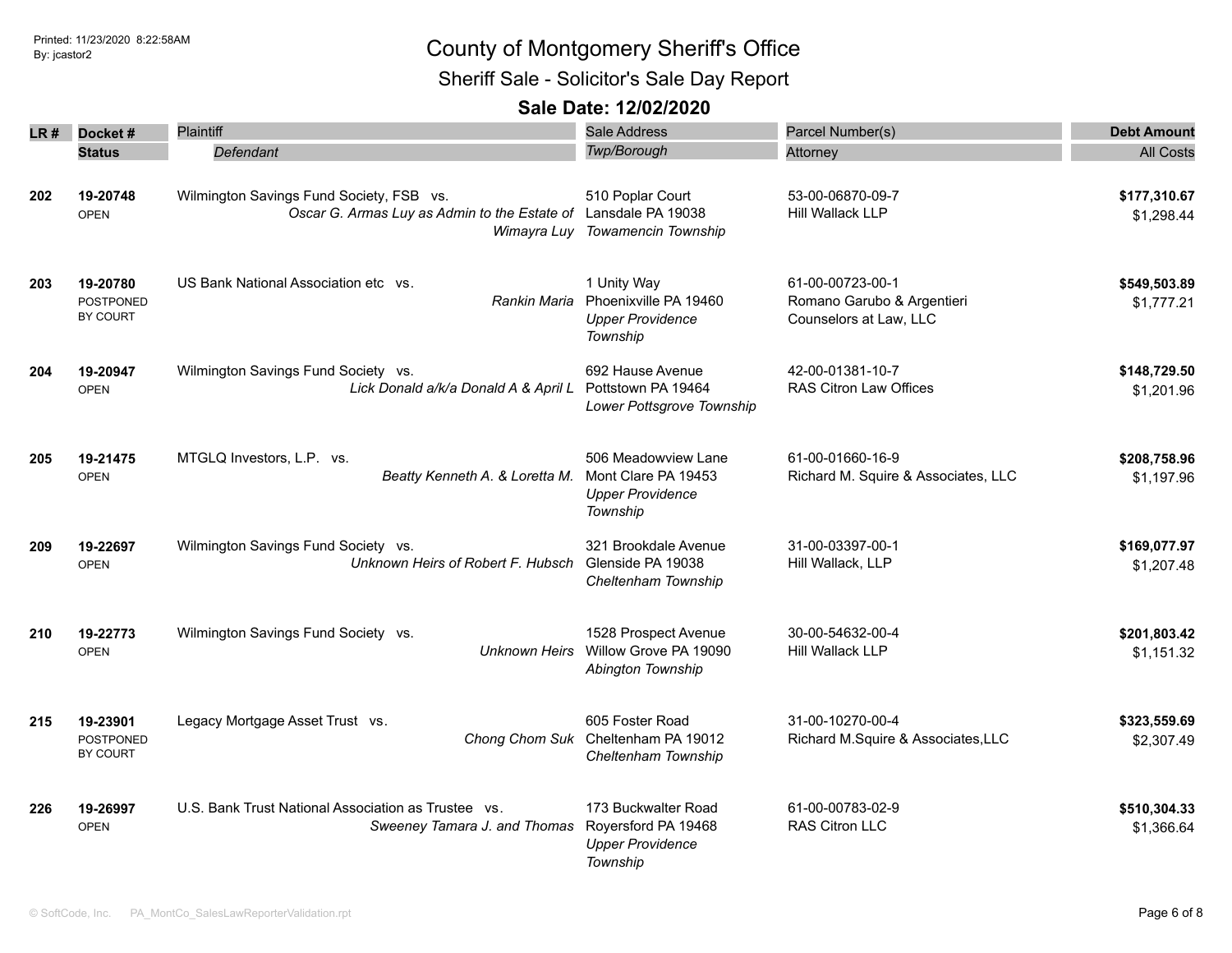Sheriff Sale - Solicitor's Sale Day Report

| LR # | Docket#                  | Plaintiff                                                                                                                            | Sale Address                                                                            | Parcel Number(s)                                                     | <b>Debt Amount</b>            |
|------|--------------------------|--------------------------------------------------------------------------------------------------------------------------------------|-----------------------------------------------------------------------------------------|----------------------------------------------------------------------|-------------------------------|
|      | <b>Status</b>            | Defendant                                                                                                                            | Twp/Borough                                                                             | Attorney                                                             | <b>All Costs</b>              |
| 231  | 20-00113<br><b>OPEN</b>  | Wilmington Savings Fund Society, FSB as Trustee of<br>Stanwich Mortgage Loan Trust A vs.<br>Hyman Leroy aka Leroy E. and Patricia M. | 401 Cadwalader Avenue<br>Elkins Park PA 19027<br>Abington Township                      | 30-00-06196-00-2<br>KML Law Group, P.C.                              | \$266,608.39<br>\$1,109.56    |
| 235  | 20-01262<br><b>OPEN</b>  | Reverse Mortgage Solutions, Inc. vs.<br>Unknown Surviving Heirs of John M. Gribbin                                                   | 152 Church Road<br>North Wales PA 19454<br><b>Upper Gwynedd Township</b>                | 56-00-01282-00-3<br>McCabe, Weisberg & Conway, LLC.                  | \$322,063.67<br>\$1,183.00    |
| 236  | 20-01421<br><b>OPEN</b>  | West Coast Servicing, Inc. vs.                                                                                                       | 1917 Osbourne Avenue<br>Graham James Willow Grove PA 19090<br>Abington Township         | 30-00-50844-00-3<br>Hladik Onorato & Federman, LLP                   | \$9,732.58<br>\$1,098.52      |
| 238a | 20-02775a<br><b>OPEN</b> | Excel Financial Corp. vs.<br>Ashraful Islam and Dilruba Islam                                                                        | 407-409 West Main Street<br>aka 409 W. Main St<br>Lansdale PA 19446<br>Lansdale Borough | 11-00-09548-00-8<br>Friedman, Schuman, Applebaum &<br>Nemeroff, P.C. | \$188,518.21<br>\$1,033.00    |
| 238b | 20-02775b<br><b>OPEN</b> | Excel Financial Corp. vs.<br>Ashraful Islam and Dilruba Islam                                                                        | 404 Doylestown Pike<br>Montgomeryville PA 18936<br><b>Montgomery Township</b>           | 46-00-00811-00-7<br>Friedman, Schuman, Applebaum &<br>Nemeroff, P.C. | \$188,518.21<br>\$934.00      |
| 239  | 20-03399<br><b>OPEN</b>  | 20 CAP Fund I, LLC vs.<br>Jang Kae Song & Jung Ran                                                                                   | 120 Mallard Drive W<br>North Wales PA 19454<br><b>Montgomery Township</b>               | 46-00-02579-34-5<br>Dwaldman Law, P.C.                               | \$113,009.69<br>\$1,425.88    |
| 240  | 20-05958<br><b>OPEN</b>  | PCCP Credit VI Reit-Sub Holdco Seller, LLC vs.<br>AREP I PM Hotel Owner LP                                                           | 640 Fountain Road<br>Plymouth Meeting PA<br>19462<br><b>Plymouth Township</b>           | 49-00-04927-00-1<br>Hangley Aronchick Segal Pudlin &<br>Schiller     | \$24,818,842.74<br>\$1,866.56 |
| 241  | 20-10918<br><b>OPEN</b>  | Parke Bank vs.<br>Limerick Realty Partners, LLC. et. al                                                                              | 411 West Ridge Pike<br>Limerick PA 19468<br><b>Limerick Township</b>                    | 37-00-04126-00-4<br>Saldutti Law Group                               | \$2,059,060.45<br>\$1,422.92  |